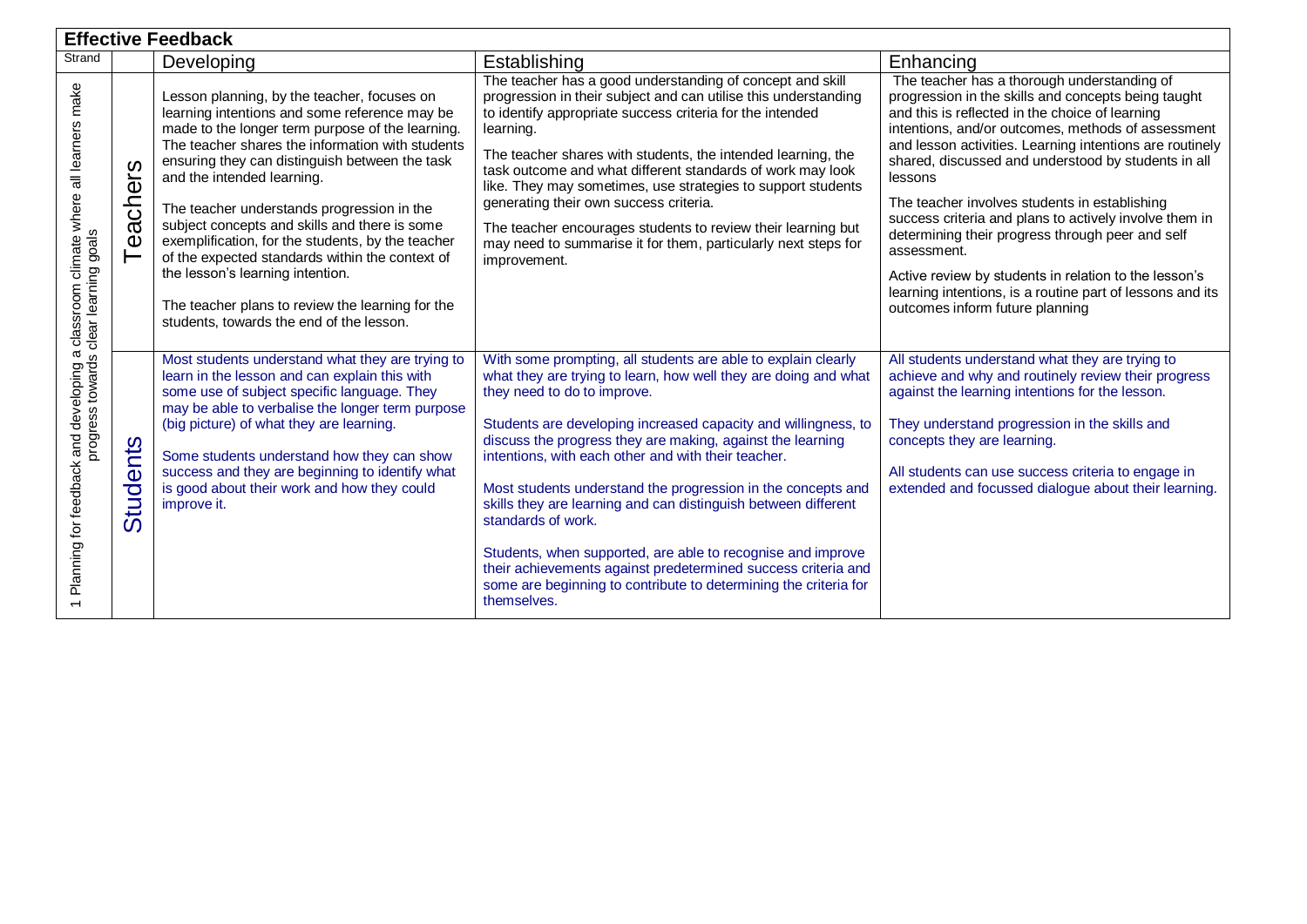| Oral feedback<br>$\sim$ | eachers         | The teacher is beginning to use questions to<br>probe progress against the learning<br>intentions and outcomes to help students<br>improve their work.<br>The teacher sometimes targets specific<br>individuals and groups of students for<br>feedback in lessons<br>The teacher provides opportunities for<br>students to give feedback to their peers (in<br>relation to learning outcomes). | The teacher uses a varied repertoire of types of oral<br>feedback (e.g. reminder prompts; scaffold prompts; example<br>prompts; models of answers etc); that help learners<br>understand what they need to do to improve<br>Feedback encourages/ motivates students to take the next<br>steps<br>The teacher structures and models quality oral feedback to<br>students and encourages them to develop skills in giving<br>feedback to others. | The teacher ensures that oral feedback from student to<br>teacher, teacher to student and student to student forms<br>part of a dialogue that relates directly to learning intentions<br>and outcomes.<br>The teacher confidently and skilfully judges where and when<br>to use different types of feedback<br>Questioning of students promotes higher level thinking (e.g.<br>analysis/synthesis/evaluation/transfer to other contexts)<br>Feedback is insightful, constructive and informative and<br>enables & motivates students to take the next steps in their<br>learning |
|-------------------------|-----------------|------------------------------------------------------------------------------------------------------------------------------------------------------------------------------------------------------------------------------------------------------------------------------------------------------------------------------------------------------------------------------------------------|------------------------------------------------------------------------------------------------------------------------------------------------------------------------------------------------------------------------------------------------------------------------------------------------------------------------------------------------------------------------------------------------------------------------------------------------|----------------------------------------------------------------------------------------------------------------------------------------------------------------------------------------------------------------------------------------------------------------------------------------------------------------------------------------------------------------------------------------------------------------------------------------------------------------------------------------------------------------------------------------------------------------------------------|
|                         | <b>Students</b> | Most students listen carefully and respond to<br>oral feedback from the teacher,<br>understanding that it is supporting their<br>learning.<br>They are beginning to see oral feedback as<br>having a distinct value.<br>Most students are able to provide useful<br>feedback to other students and similarly<br>respond to feedback from their peers.                                          | Students recognise fully the value of oral feedback and<br>know it is related to their learning. They listen carefully and<br>respond appropriately.<br>Students will readily engage in focused peer feedback, in<br>relation to learning outcomes, and are beginning to develop<br>a vocabulary and skill set to do this.<br>Students' work shows evidence of a response to oral<br>feedback.                                                 | All students recognise that oral feedback is focused on their<br>learning and is as important as written feedback.<br>Students know that feedback is valuable and listen carefully<br>to each other and their teachers. They respond to feedback<br>to engage in dialogue about their learning.<br>Students give regular, detailed oral feedback related to<br>learning objectives and outcomes to peers and teachers.<br>Students are clear where in their work they have improved<br>in response to feedback.                                                                  |
| 3 Written feedback      | eachers         | The teacher provides written feedback in<br>line with policy (departmental and whole-<br>school).<br>Written feedback usually directly relates to<br>the learning objectives and outcomes.<br>Written feedback increasingly clarifies for<br>students precisely what they need to do to<br>improve.<br>Opportunities for students to act on teacher<br>feedback are usually provided.          | The teacher marks in detail the learning milestones and key<br>tasks identified by the department.<br>Written feedback helps all students understand what they have<br>done well and how they can improve, and motivates them to take<br>the next steps.<br>The teacher routinely provides time for students to reflect on,<br>and respond to written feedback, resulting in improvements to<br>the standards of work                          | Written feedback is based on learning objectives and<br>outcomes and focuses on improving standards in the<br>subject.<br>Written feedback clearly identifies next steps for<br>learning and regular opportunities are provided for<br>students to consider and act on it.                                                                                                                                                                                                                                                                                                       |
|                         | <b>Students</b> | Most students understand that written<br>feedback is related to the learning objectives<br>and outcomes of the lesson.<br>Most students can explain what the written<br>feedback means and can act upon it.                                                                                                                                                                                    | All students act on written feedback provided.<br>All students routinely use written feedback to improve their work.<br>Pupil work shows evidence of a response to written feedback.                                                                                                                                                                                                                                                           | Students routinely use written feedback to reflect on the<br>strengths and weaknesses of their work and to identify<br>ways in which they can improve.<br>Students understand how feedback relates to their<br>longer-term goals and can set their own targets for<br>improvement.<br>Students are clear where in their work they have<br>improved in response to feedback and transfer that<br>learning to other contexts.                                                                                                                                                      |